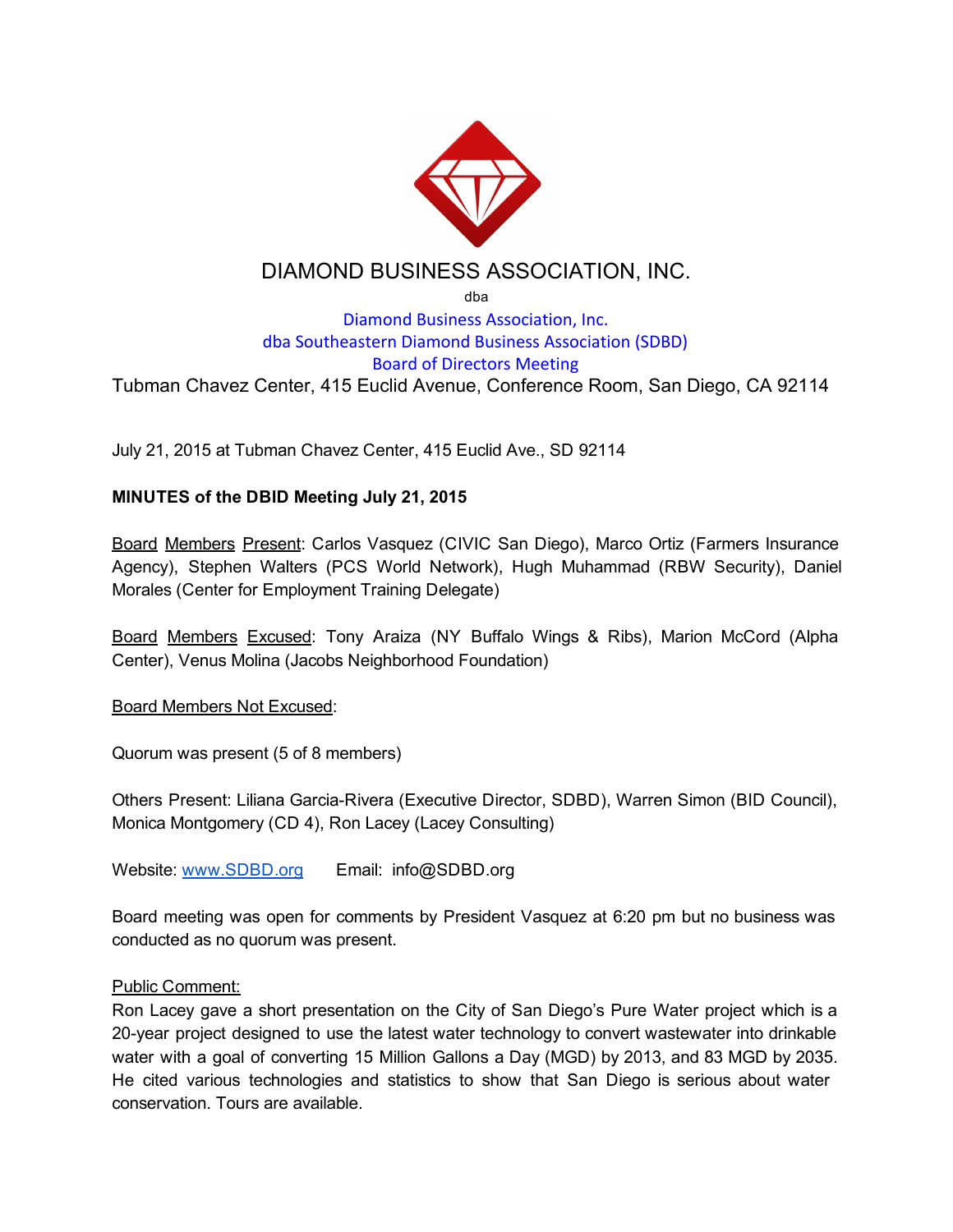President Vasquez called the meeting to order at 6:40 pm as Hugh Muhammad arrived and a quorum was present (5 of 8 members).

Consent Agenda (Action Items)

- 1. Board Meeting Minutes of June 16, 2015
- 2. Authorization of President to sign sub-contract with Andres Garcia for 2014/2015 Audit

*Motion: Motion by Marco Ortiz to approve the Consent Agenda item Minutes of the June 16, 2015, board meeting and the authorization of President to sign sub contract with Andres Garcia for 2014/2015 Audit. Second by Stephen Walters. Vote: 500. Motion passed.*

Executive Director's Report, Liliana Rivera Garcia: Garcia-Rivera reported on the following:

Meetings Attended: BIDC July 13<sup>th</sup> regarding lawsuit information; 4 Corners of Life event, had a booth there; Graffiti Art Banners were hung (LIVE, LOVE, LAUGH, and LEARN).

Membership Development: 6 business members visited committee members to recruit board membership via attending 3 short informational meetings.

Marketing Materials: Street festival marketing/sponsorship materials/fliers were distributed, and a newsletter is being prepared.

Economic Development/Storefront Improvement: Greene Cat Marketing representatives are ready to meet with the lenders.

Fund Development - Revamp Energy Solutions, LLC Referral Program/Presentation: A July 30<sup>th</sup> meeting with Revamp rep has been delayed due to their time conflicts. Potential for SDBD to receive a finders fee for referrals.

Design/Street-scape (Public Art): A total of 30 Graffiti Art banners were hung on Imperial and Euclid Avenues. Also new Shop Diamond logo banners were hung along Market Street.

Diamond events: Street Festival: DJ Jose Monterosa was secured for sound stage equipment at good price. A problem with the parking lot at the library is being worked out. Weekly meetings are being held at 4pm to 6pm at the office. There is good active participation on this committee. Taste of the Diamond is set for October 15 and a committee is needed. Two sponsors have been secured, US Bank and Tony Araiza's new business name (to be named later).